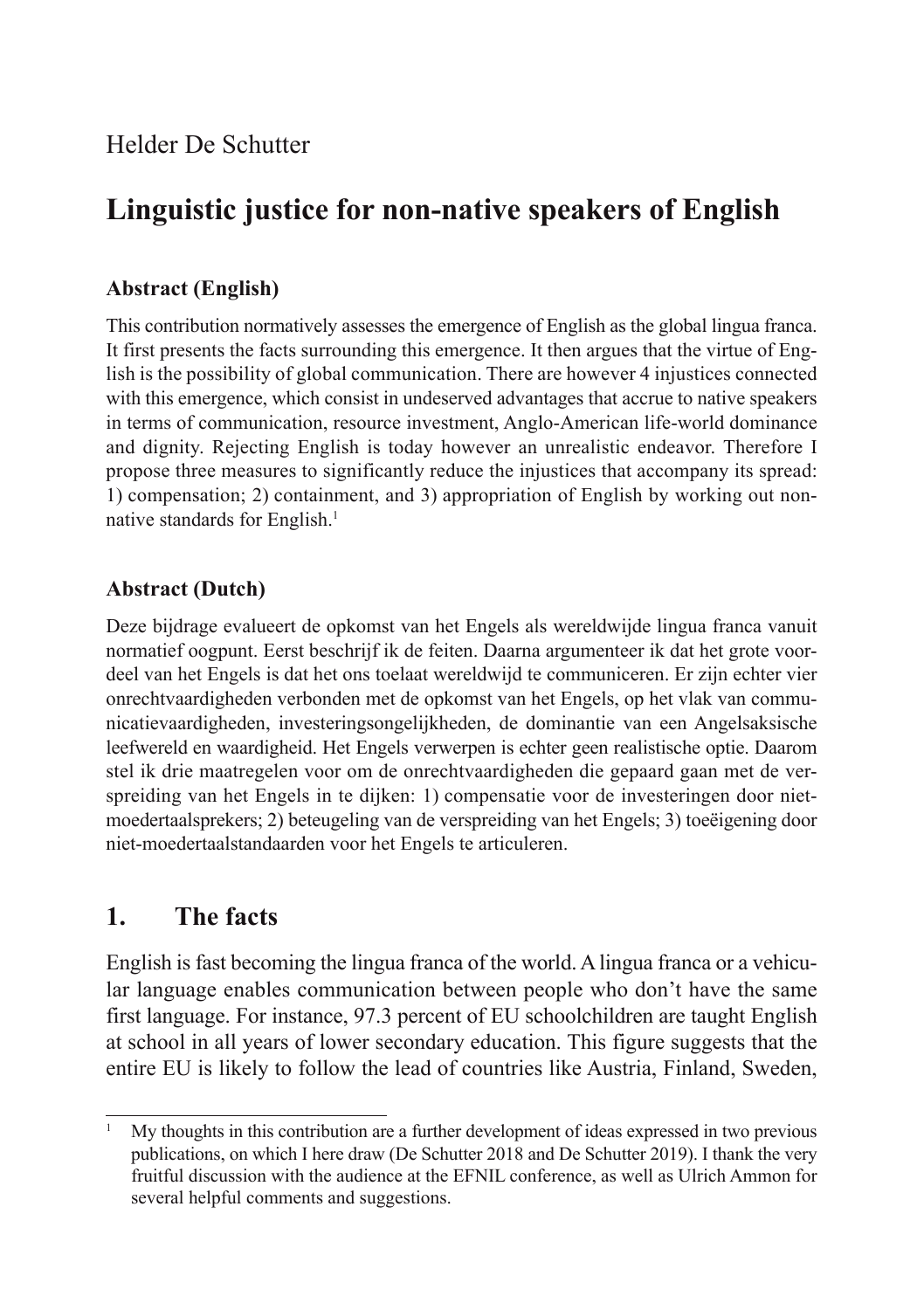Denmark, and the Netherlands, which have become practically bilingual, with average levels of over 70 percent of the population being fluent in English (for these figures, see European Commission 2017). English is on its way to becoming the EU-wide lingua franca spoken by all EU citizens, either as a native language or as a second language. Europeans will use their first language with co-linguals, and English with most others.

Also in the rest of the world, the dominance of English is striking. Consider the following table 1 of the global "top 3", based on Jacques Melitz's authoritative figures.

| Language | native speakers | total speakers |
|----------|-----------------|----------------|
| Chinese  | 1,161           | 1,165          |
| English  | 357             | 1,123          |
| Spanish  | 401             | 479            |

Table 1: Global "top 3" languages (adapted from Melitz 2018, 1751)

These figures underestimate the spread of English. They do not yet include for instance English speakers and English learners in India and China (Melitz 2018, 1752). About as many Chinese are learning English as there are native speakers of English in the world today (Xu 2010, 282). In fact it might be more credible to estimate that English is spoken by almost 2 billion speakers (British Council 2013). Especially important here is English's lingua franca dimension. English is the international language of aviation, the maritime world, natural science production, and to a large extent also of international trade, internet, international news, international sports, the music and the movies industry (Melitz 2018). In the latter sectors, languages other than English certainly play a role but they are dwarfed by English. English proficiency is the best ticket to cross-lingual communication.

# **2. The virtue**

This spread of English as a lingua franca is a major asset. Speaking it allows people to travel nearly anywhere and have meaningful conversations, get medical help, apply for jobs, rent apartments, pursue business, and participate at conferences without having to rely on costly and time-consuming translation. Within the EU, it also helps foster an EU-wide public sphere, making it possible to find supporters for one's political cause on the other side of the Continent. In short, English contributes to instrumental interests in language such as opportunity access, mobility, efficiency, and democracy across the boundaries of native languages.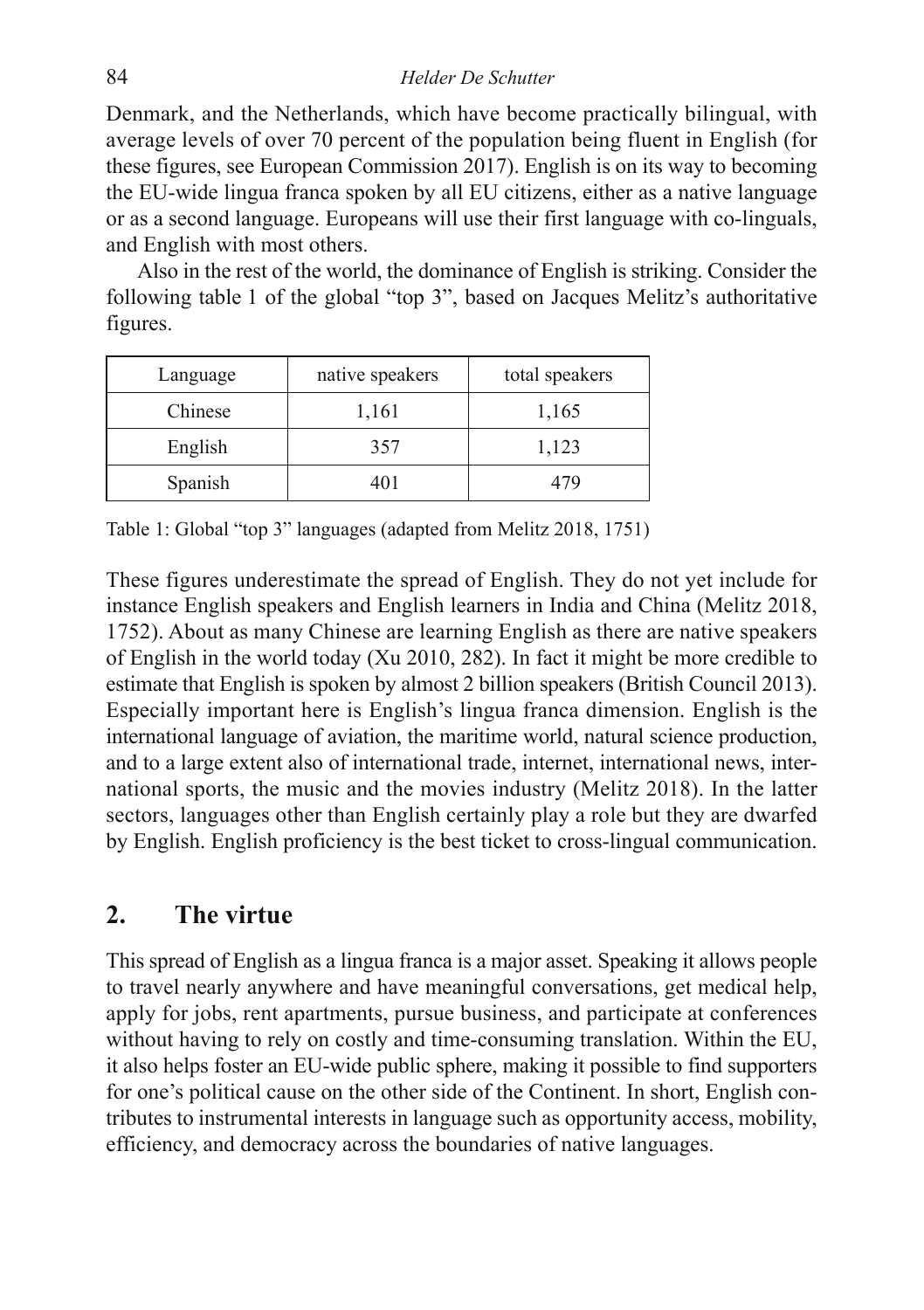# **3. The problem**

Yet, despite its fantastic instrumental advantages, the spread of English also brings problems. These problems originate in the fact that a subset of the speakers of the lingua franca have that language as their native language. This set-up produces several injustices which I will outline and discuss: communicative injustice, resource injustice, life-world injustice and dignity injustice.

# **3.1 Communication**

The first injustice is communicative in kind. All else being equal, native speakers of English in the world today are generally more fluent in English than others. This communicative inequality is the basis for many other types of inequalities: because native speakers are funnier, snappier, more fluent and generally in greater command of the language, they are better able to convincingly get a point across in discussions, to be successful in negotiating business and other deals, to apply for international jobs in sectors where English is needed, to occupy positions of authority in the academic publishing environment, and so on (see also Phillipson 2003, 40; Van Parijs 2011, 91-95).

# **3.2 Resource investment**

The possibility of cross-lingual communication that English provides is a benefit for all but there are significant burdens involved in bringing about the benefit. These burdens involve acquiring the shared language through resource investments of time, energy and money. These investments are significant; estimates vary between about 500-600 hours for an upper intermediate B2-level of English (Cambridge Assessment English 2019) to "several thousands of hours of study, practice and exposure, typically up to 10.000 or 15.000 hours" (Grin 2011, 60). Without these burdens of time, energy and money, no lingua franca would exist.

The problem is that these burdens are borne exclusively by non-native speakers. Whereas all people grow up in a language, some need to learn an additional language in order to sustain the system, whereas others, the native speakers, can simply use their first language. The native speakers are thus free-riding on the efforts of the non-native speakers (Van Parijs 2011, 50-53).

One additional and distinct dimension of this resource injustice is that the resource investments imply a financial benefit for the native speakers. Teaching English is for example a precondition for the functioning of the current global system, and native speakers are the stereotypical providers of such education and the course books on which it is based (Phillipson 2003, 85). So many of the resources non-native speakers have to invest in acquiring English flow back to those selfsame people who don't contribute to the burdens of producing the *lingua franca*. The non-contributors profit twice.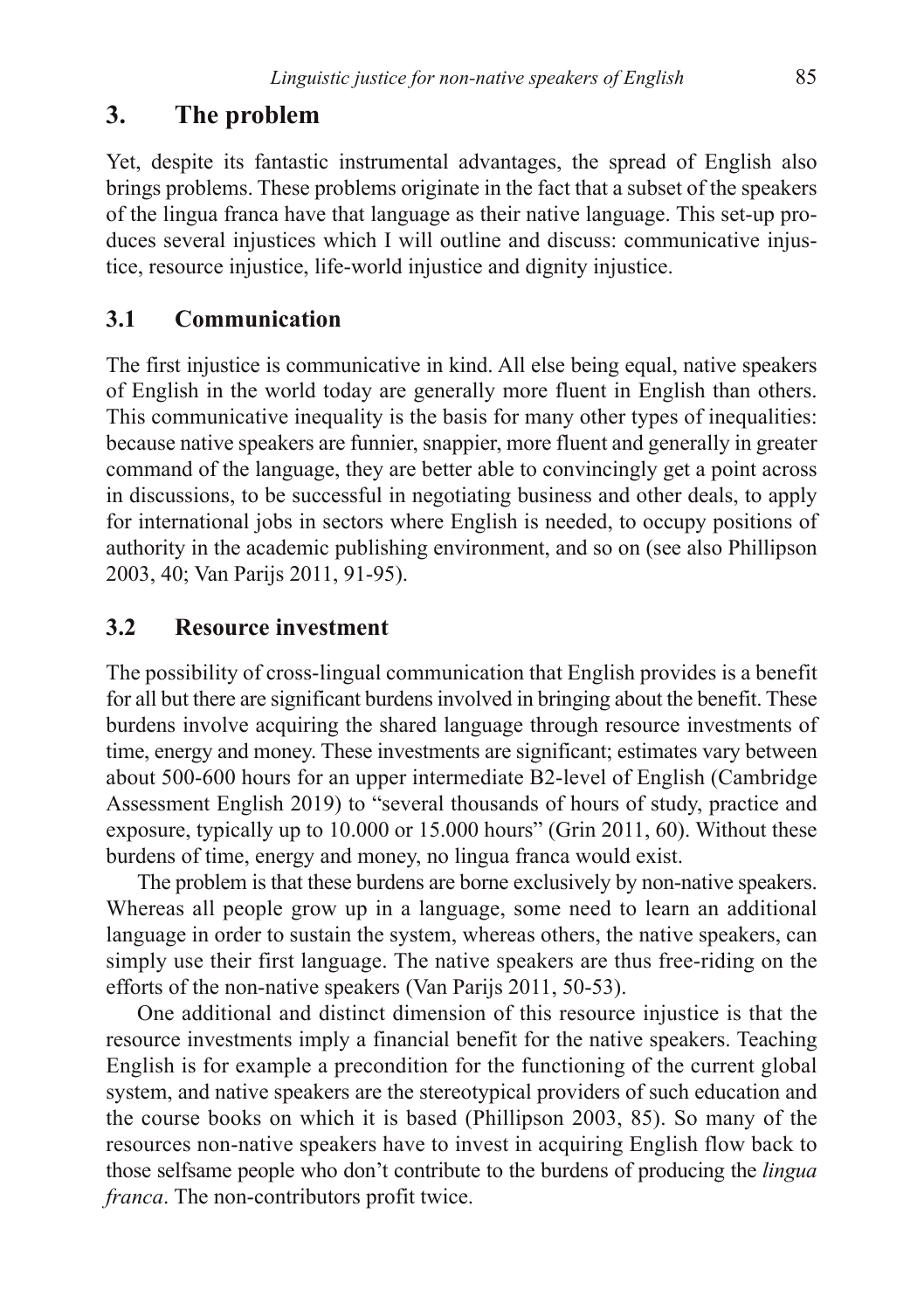### **3.3 Life-world**

The third injustice results from the problem that, with the global adoption of one particular language, its connected cultural life-world comes to dominate over that of non-native speakers. For native speakers, English has a natural connection to their life-world. Colloquial utterances and idiomatic ways of speaking match the historical culture to which English gives access. And because speaking a language makes it more likely to take in news sources, values, and ways of life expressed in that language, with the spread of the language, also the ideas and shared understandings connected with the life-world within which the language has been embedded as a native language are spread. This leads to an increasing Anglo-American cultural influence. But this is not the proper course, since the goal of using English is to simply have a language of international communication, not a tool of cultural influence. If English travels beyond native boundaries, the rest of the world should not thereby become mentally Anglo-Americanized.

## **3.4 Dignity**

The last injustice is based on the loss of dignity experienced by non-native speakers. People's self-respect and dignity are often affected by the esteem their language receives from others, from the state or from the communicative arrangement within which they find themselves. This is the case because the public status accorded to a language is seen as a sign of the status accorded to its speakers.

For example, if there are several language groups in a society, whereby the language of one of the groups is officially endorsed as the only state language, and made into the sole language of the education system, the parliament and the judicial system, then this is often experienced as an assault on the dignity of the speakers of the unrecognised languages.

Something similar is of course happening on a global scale, simply by virtue of the fact that one of the 7,000 or so languages is singled out for superior global status, with negative dignity effect for all other languages. For example, native speakers have understandably come to expect that they can use English with native speakers from other languages, for example when they are in countries where English is not an official language. The non-native speaker is thereby structurally expected to adapt and to address the native speaker in English, who never needs to adapt. The sustained experience of this asymmetry bestows an aura of inferiority on the non-native speaker. Moreover, *within* such conversations, native English speakers hold greater linguistic and symbolic status, voice their thoughts more confidently, and are thus able to gain undeserved prestige from the simple fact that English has become the lingua franca.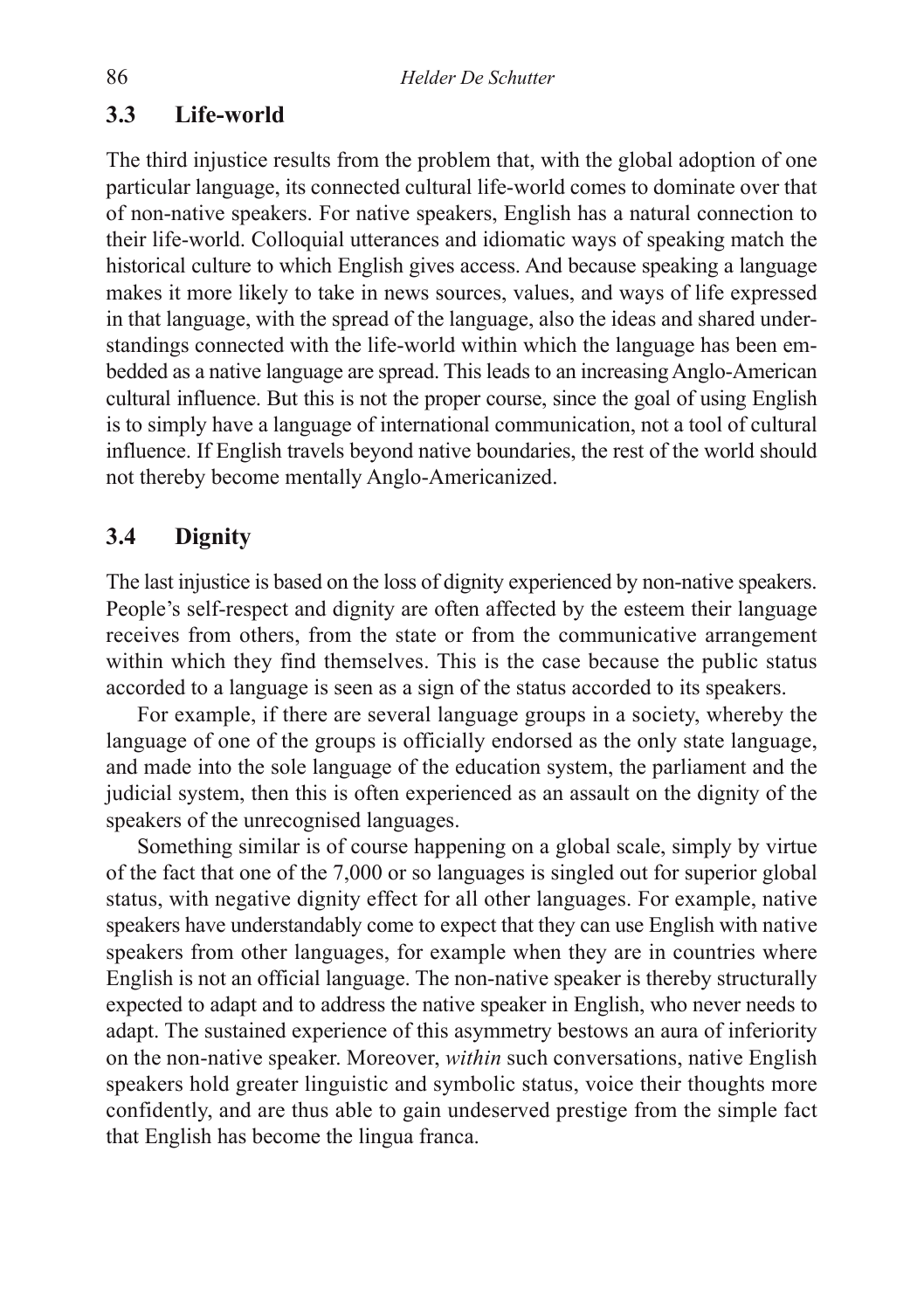## **4. The solutions**

The discussion in what follows starts from the assumption that English is here to stay. Ideally we would want a lingua franca that is not also the native language for a subset of its users. All four of the just discussed injustices originate in the fact that the language that is used as a lingua franca is itself spoken as a native language by a subset of its users. In a world with a lingua franca that has no native speakers and is equally foreign to all, everyone would face communicative issues and resource investment, but in equal measure, and the dignity and life-world problems would not appear.

In theory, an artificially designed language would be the best possible solution. Esperanto would get us significantly closer to the ideal than English does (even though its linguistic proximity to several European languages does not make it a perfect solution). It is also easy to learn.

But Esperanto is currently not a serious competitor to English. Reality is currently marching in a different direction, and attempting to fundamentally change that course is too utopian to credibly make it part of the central course of political action for achieving global linguistic justice. English, with its benefits and burdens, is here to stay. It is currently engulfing all states in the world and it is not losing impetus. Therefore, the challenge is to find out how to cope with its existence in a way that minimizes existing injustices. I think reflecting on this challenge is an urgent task for all non-native speakers. How should we deal with English? I think three measures are in order: compensating for English, containing English, and appropriating English.

#### **4.1 Compensation**

A complete solution for the burdens connected to the first two injustices could consist in ensuring perfect English proficiency without resource investment, as in the thought experiment of a linguistic pill that, upon swallowing it, would give perfect proficiency of English. If such a pill existed, we could reimburse its purchase for non-native speakers, as a measure of equalizing communicative capacity and resource investment. Of course, this proficiency pill does not exist. However, we might still financially compensate non-native speakers for the investments of time and money they make in order to learn the language well.

One way to do this is to ask each international institution that will only or predominantly use English (as is currently the case for NATO, IMF, and the World Bank) to calculate what it would cost to translate their internal working processes and publications into all official languages of the countries that are part of the institution, and then to distribute to the speakers of other languages than English the share of this cost that is to be paid by the native speakers. This could easily be adapted and extended to organizations that choose to use only a few languages,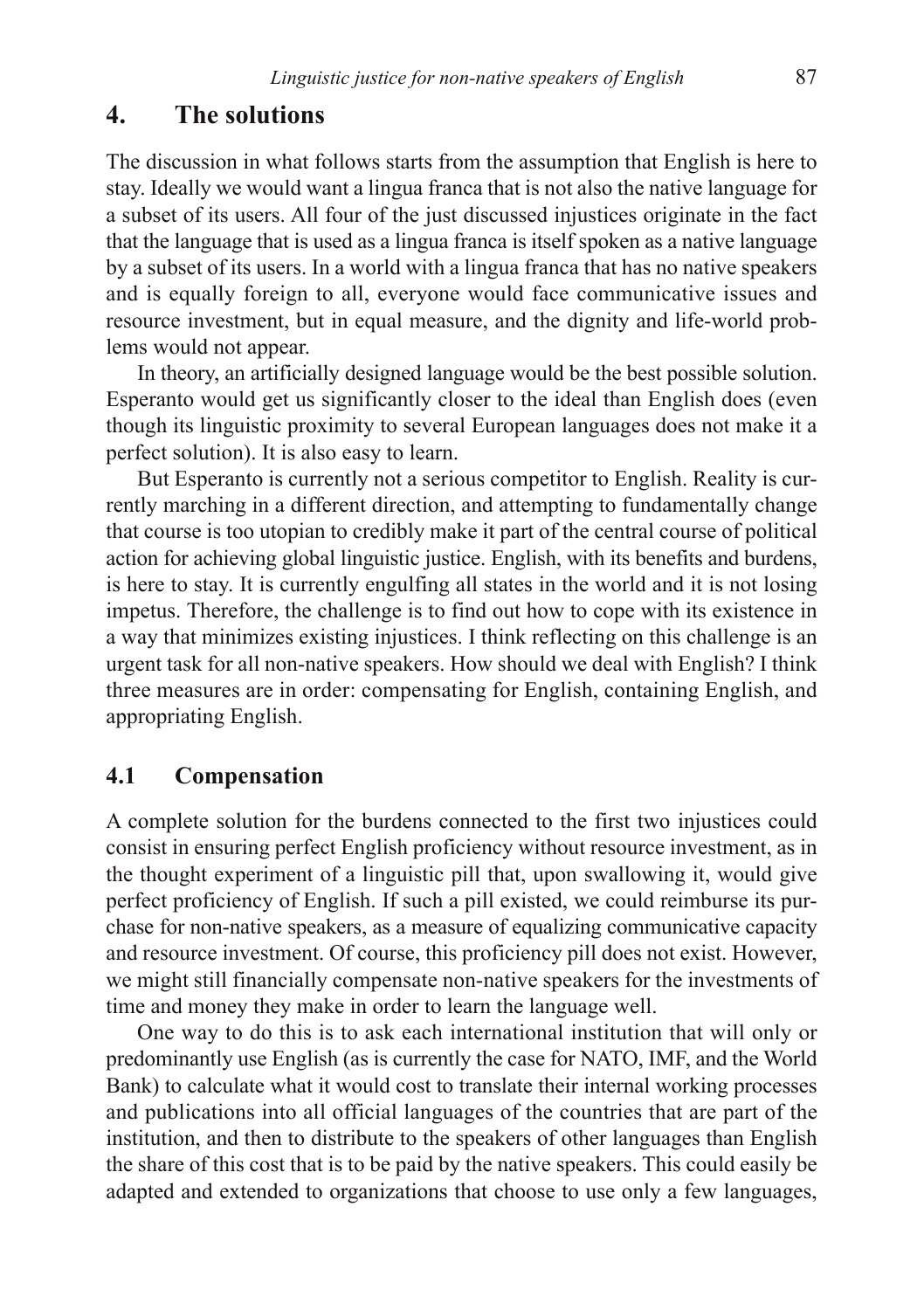such as the International Criminal Court (English and French) or the WTO (English, Spanish and French).<sup>2</sup> Also other ways of financially compensating non-native speakers for their efforts can be imagined, such as a 'linguistic tax' (Van Parijs 2011, 75-77).

# **4.2 Containment**

The previous solution leaves Anglo-American cultural dominance and dignity problems untouched. To limit these, we should contain and appropriate English. Containment entails taking measures against the encroachment of English in nonvehicular domains. English is valuable for cross-lingual communication but it should not advance beyond those proper limits. We can thus set out to ensure, for reasons of linguistic life-world and linguistic dignity protection, limits to its advance. One example is to provide for what one might call a linguistic welfare state: it is to be a preoccupation of the state to ensure the vitality of its language(s) and of citizens' access to a rich enough life-world and context of dignity in it. We may for example be interested in protecting local language productions through language regulations. In both France and in Flanders, for example, there are minimum quota for French-language and Dutch-language songs played on radio channels ranging from 15 to 35%. In similar ways, measures can be taken to ensure that there remain high-quality academic journals in the humanities in the local language(s) rather than expecting scholars from the humanities to publish their research exclusively in English-language journals.

# **4.3 Appropriation**

There is something intriguing about the resource investment and the communicative disadvantages for the non-native speakers. The way the non-native speakers invest the resources and communicate in English has impact on the additional disadvantages in terms of life-world and dignity interests for the non-native speakers. More specifically, the particular way they invest and communicate can attenuate the latter two disadvantages. If in learning and speaking English they confirm and thereby strengthen the standard norms of English prevalent among native speakers, such as by choosing standard British or standard American English as the proper attainment target, they are themselves co-responsible for the force of the additional injustices. If by contrast they could introduce counterstrategies in the way they speak English, the additional injustices, and even the resource investment itself, could be reduced. If we could make English a pluricentric lingua franca with nonnative standard norms for the various Englishes spoken by the non-native speakers, these injustices would be significantly reduced. This is what I will argue in the

<sup>&</sup>lt;sup>2</sup> Ginsburgh and Weber (2011) propose a similar setting for an EU with 6 core languages.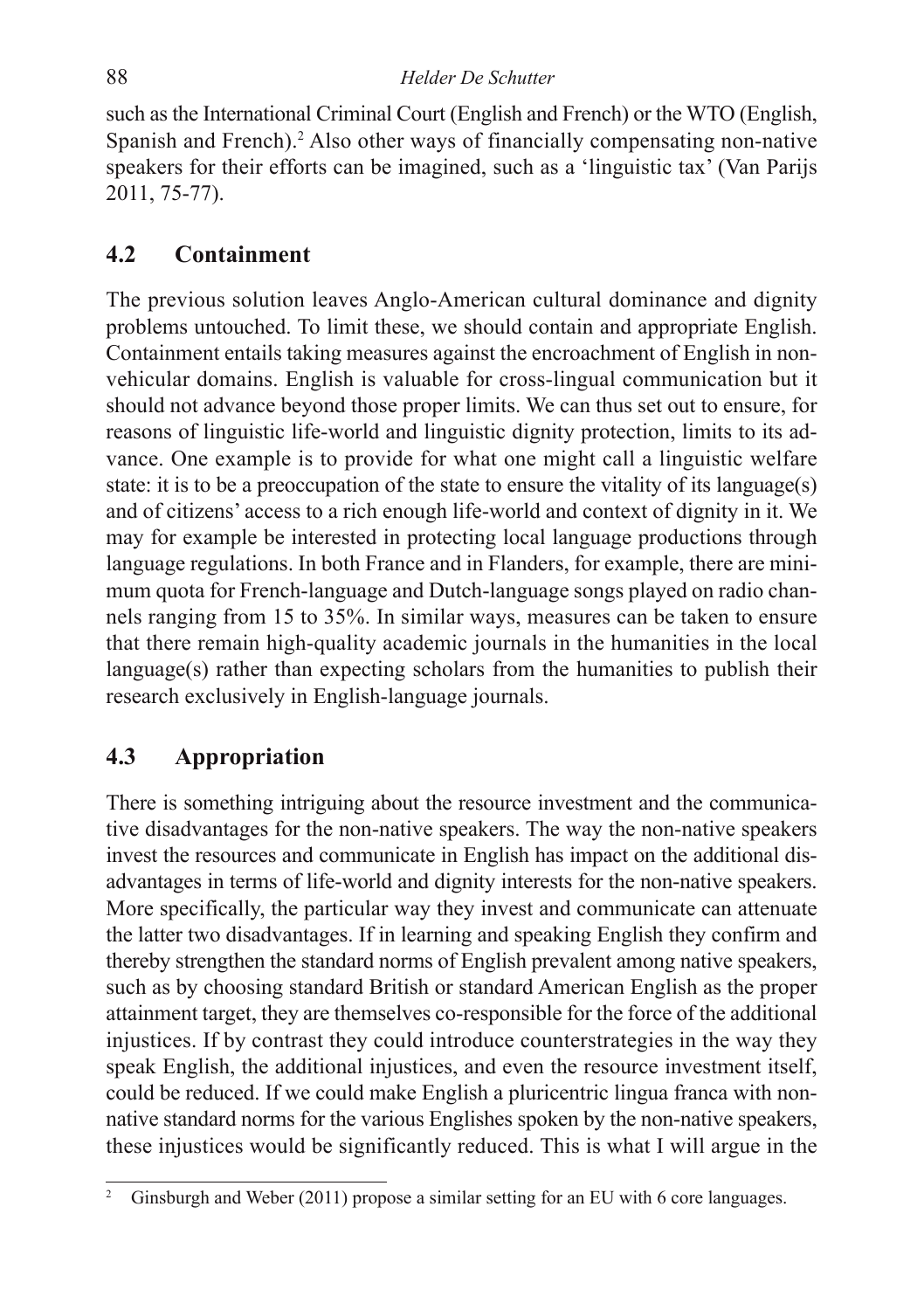remainder of this contribution: non-native speakers should seize English, appropriate it and standardize it on the basis of their own, non-native norms.

To make this argument I normatively think through certain empirical insights from World Englishes, a field within sociolinguistics that studies the many varieties of English around the world. The most influential theoriest in this field is Braj Kachru, who came up with the 'Three Circles' of English thesis (Kachru 1985). The Inner Circle concerns the traditional bases of English, such as the native English spoken in the UK or the US. This circle is called "norm-providing". The Outer Circle consists of postcolonial countries where English still plays some official role, such as Ghana, Kenya, Nigeria, Singapore, Pakistan and India. This circle is "norm-developing": the various Englishes are coming up with their own norms. The Expanding Circle is the rest of the world, where English is increasingly used. This Circle is 'norm-dependent': speakers rely on one of the standard forms for English. Examples are the English spoken China, Russia, Germany, and so on.

I propose that non-native speakers from the Expanding Circle should set out distinct standards for English based on their native languages, in order to make their English transform from norm-dependent into 'norm-independent'. Such a normative move is hard to make for an empirical discipline, but for a normative endeavor such as mine in this contribution, it is befitting, and in fact some of the World Englishes literature has begun to explore the empirical existence of distinct varieties of English in certain Expanding Circle countries, such as in China (see Xu/He/Deterding (eds.) 2018) or Russia (Proshina 2014).

English is already a pluricentric language, with several accepted standard versions from the first two circles, such as American English, Australian English, British English, and many postcolonial varieties, such as Indian English, Nigerian English, or Singaporean English. Now that the rest of the world is also increasingly speaking and supposed to speak English, we should analogously set out to recognize lingua franca Englishes, such as German English, Spanish English, or Chinese English. I agree with Ulrich Ammon that we should "challenge the innercircle countries' exclusive control of the standards of International English" (Ammon 2000, 116). The English virtual language could then cash out in distinct varieties of English with their own codification, following for example the logic of the Australian *Macquarie Dictionary*. This is the extension of World Englishes into the justice field, a just theory of World Englishes, that I propose. Such native tweaking is already happening, but I believe there are normative grounds for supporting and accelerating that evolution.

Common norms do to some extent exist among English speakers sharing the same L1. But these speakers don't form a regular speech community that would allow them to develop clear and stable common norms. Therefore we might want to actively develop and promote L1 standards of English used for lingua franca purposes, without purely relying on existing usage. We may start to actively create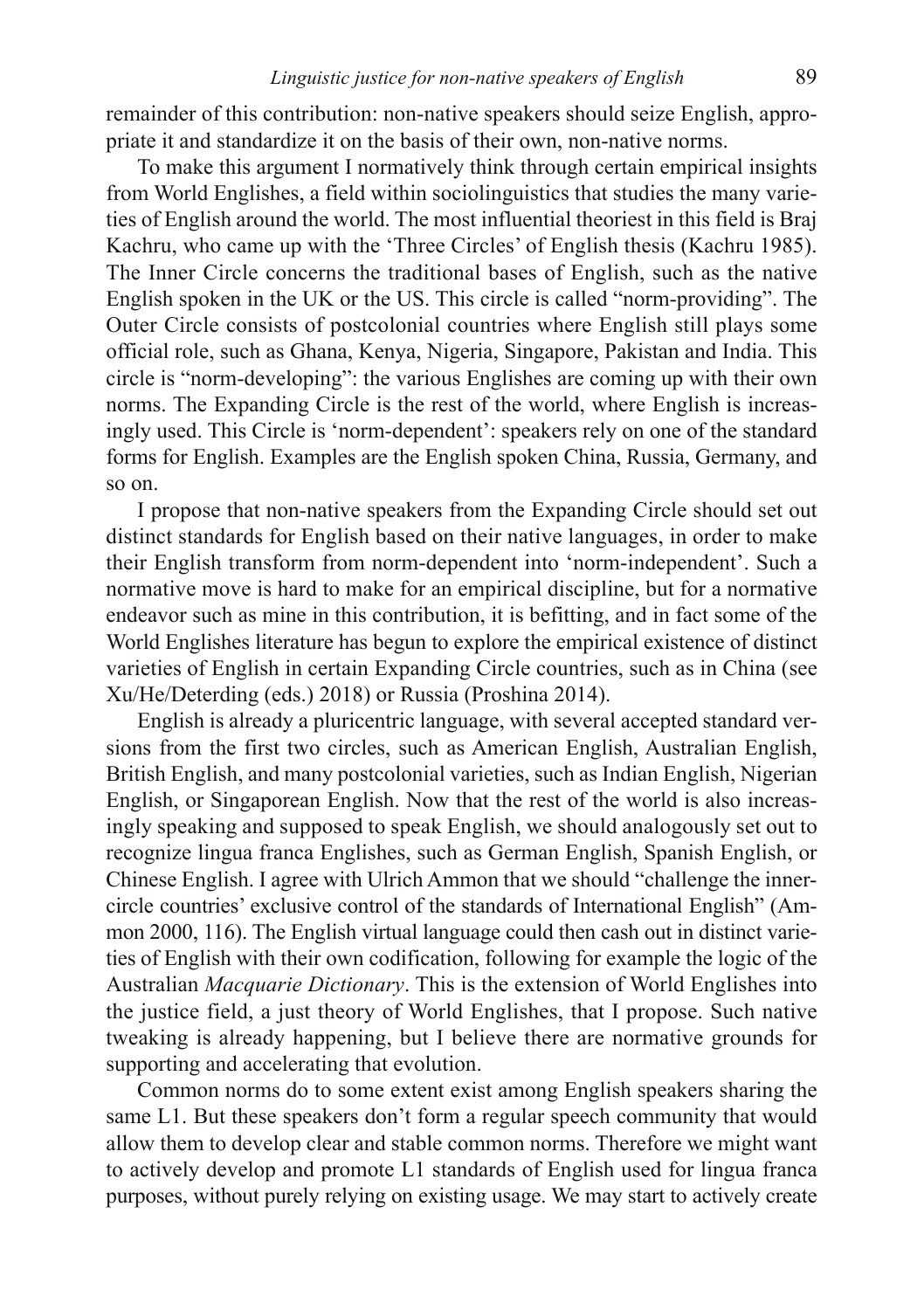and stimulate distinct varieties of English in the Expanding Circle based to a large extent on linguistic and cultural features of the native languages of non-native speakers of English.

How do such non-native standards compensate for the four injustices? Firstly, the more cultural references, proverbs, and manners of speech from the non-native life-world enter into the kind of English spoken by the non-native speakers, the greater the life-world gains. Secondly, communicative justice may be furthered by establishing clear norms of ways of speaking English. The same is true, thirdly, of resource justice: what matters is that non-native speakers can get to a clear endpoint at which they no longer need to invest more resources, rather than having to see themselves as permanent learners. Finally, we can understand the non-native ownership that comes with non-native standards as providing a double dignity compensation. First, it allows non-native speakers to speak English with confidence, without an inferior feeling of linguistically bowing to ENL (English as a Native Language) norms. Second, it symbolically takes some status away from native speakers by the very fact that their native tongue is suddenly seized, and changed, by others.

How can this work in practice? Two initiatives are at the heart of this endeavor. The first is to draw on existing patterns of usage to strengthen their perhaps frail existence by publishing lists of English usage. When a consensus exists about the use of the term, then use that term. If however two or more competing options are used, then we can pick one of the sides and privilege that linguistic feature. For example, lists could be published of, say, Danish English usage for the local equivalents of words commonly expressed in the lingua franca, such as local words for professional names that will also be used in English (such as 'promotor' for 'thesis supervisor' in Belgian-Dutch), for official holidays (e.g. the Chinese official holiday of 'Dragon Boat Day'), for local words for political institutions and political functions (e.g. for *Bundeskanzler* or the *minister-president*) universities or department names, for the spelling and accents of names of cities, for idiomatic language that does not yet exist in English, for words that have no proper English form yet (such as the Dutch word *bakfiets* for cargo bicycles that seat young children in front of the steering wheel) and so on. Here is another example: on the European continent, the chief academic in universities is usually called *rector*  (or *rektor*). The word used in Britain for this position is *vice-chancellor*. To use *vice-chancellor* in their English nomenclature would, in my view, be unnecessarily submissive for European academics. It would also be absurd, if only because the term for Brits correlates with a ceremonial real head, the chancellor, a function that exists in Britain but not in most European universities. The simple alternative is to stipulate that when using English, continental Europeans will call their academic head "rector".

But secondly, in addition to drawing on existing norms, we can also set out to invent norms where they do not yet exist. For example, we could provide lists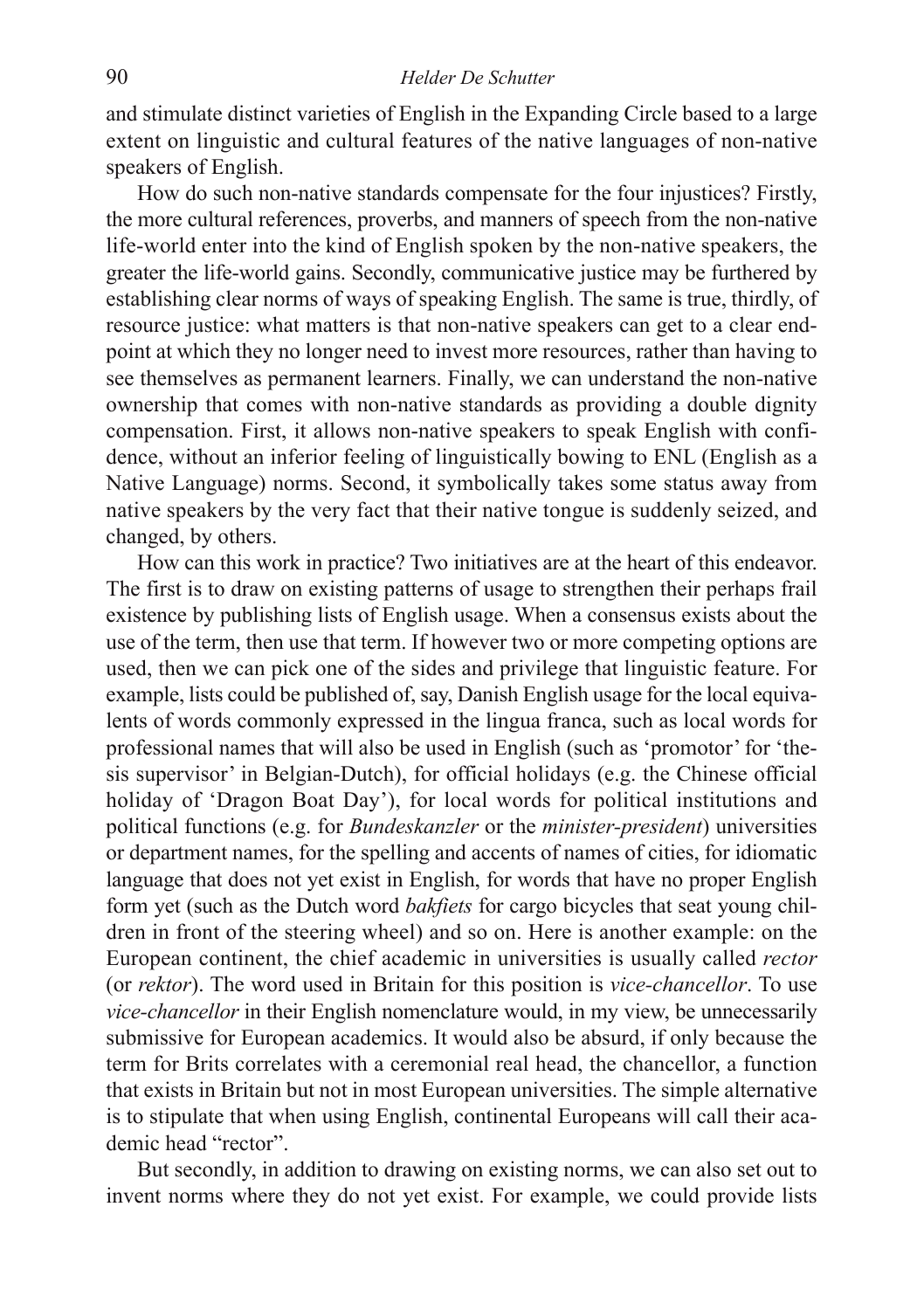with proverbs from the native language that are rendered in English, such as "a stone falls from my heart" from the German "Mir fällt ein Stein vom Herzen", for "that is a load off my chest".

This second solution of inventing norms might meet the standard criticism against standardization attempts: why seek to regulate the language use of people if they might be used to different norms and may thus be disadvantaged by their lack of knowledge of the standard code? In response, it must be stressed that we are here talking about speaking a second, non-native language: that a particular standard code is being transferred cannot be an objection since by definition learning a new language involves acquiring a new code that one did not know before. Perhaps the lack of knowledge of the standard argument can work as a critique of standardization intralinguistically with regard to dialects, but it cannot do so interlinguistically, when it comes to the learning of a new language.

How do we realize this non-native standardization through sedimenting existing usage and coining new linguistic expressions? One way is for all of us, nonnative speakers, to unashamedly stake out such usage, and for instance use in English communication literally translated native proverbs or the 24 hour clock. One problem is that individually doing so faces serious costs. One is ridicule. Many speakers mock such "bad English", or find it hilarious, which explains the success of such funny collections as *I always get my sin!* (Rijken 2005). Another problem is repudiation. In response to a professor who literally translated a Dutch proverb into English by saying "the bullet is through the church" (meaning 'the die is cast', thought to refer to the point of no return reached when even churches would be attacked during the Spanish occupation of Holland in the Eighty Year's War), he was not just mocked but students at Delft University made this statement public, in order to lament the deplorable state of the English of their professors and to call for action (NRC, 9 March 2016).

To prevent such ridicule and repudiation, coordinated action is warranted. We could rely on institutional agents to determine their own rules. For example, in February 2015 the most authoritative Belgian newspaper published a word list with 1,000 Belgian-Dutch words that were traditionally disapproved of for use in formal contexts since they were too 'Belgian'. The purpose of the list is to foster the attitude that using those very commonly used words in Belgian-Dutch (like words for *motor vehicle inspection* or *misery*) should be legitimate. Something similar would be possible for the kind of English Dutch speakers will use and speak. International newspapers, or the international editions of existing newspapers and magazines such as of *Le Monde* or *Der Spiegel*, could engage in similar activities, now for English.

But a better, more comprehensive solution is to appeal for such standardization to language academies. Most standard languages (except English) have state-backed language academies that supervise the codification and maintenance of the standard version of the language. These language academies describe rules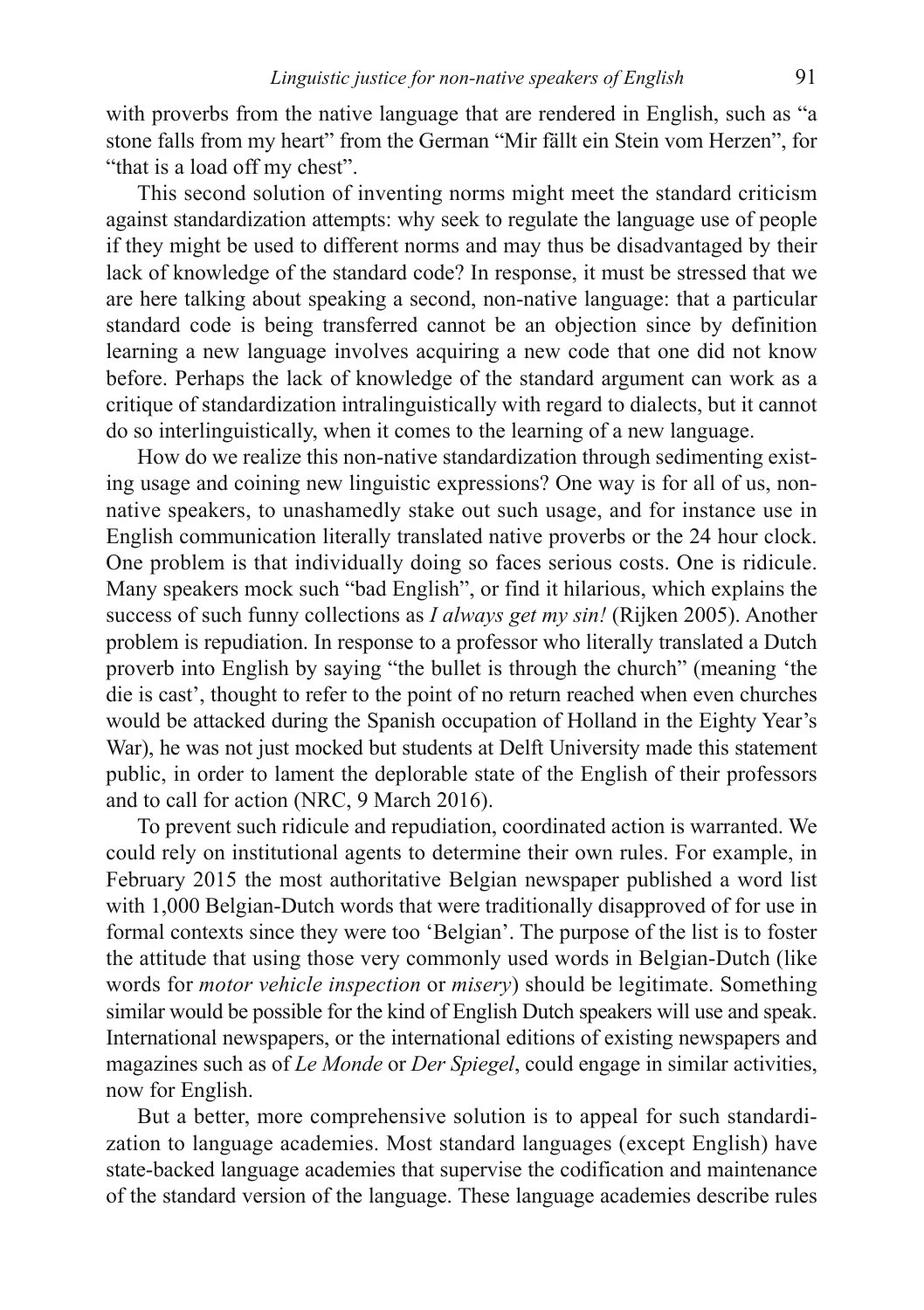#### 92 *Helder De Schutter*

(in state-backed spellings, grammars and/or dictionaries) for the native language use of the citizens they serve. On the normative World Englishes idea that I am advocating, they are to be asked to also articulate such rules for citizens' vehicular language use. As vehicular language use takes up an ever-greater portion of the overall language use, rules will be needed in the case of official state communication and in the public realm. Instead of expecting speakers to rely on existing standards of native English such as General American or Standard British, national language academies could work out distinct rules for the vehicular language use of their citizens. This would provide for the strongest possible way to allow nonnative speakers of English to be able to see themselves as instantiating rules for English that are not experienced as errors. In this way it is possible for them to speak English without linguistic bowing to norms of ENL, and with dignity, according to their own rules. Would there be a more meaningful way of seizing English than to submit it to state-backed rules of a language academy, an essential non-English idea? In short, setting norms for non-native English vocabulary – but also for accents, grammar, and style – should be a new task for existing language academies.

In 1780, the American founding father John Adams proposed a language academy for "federal English" in an attempt to consolidate a distinct form of American English. This academy was never erected, even though today linguists recognize the existence of standard American English. Language communities from the Expanding Circle today could realize what Adams never managed to: to establish a language academy that will propose norms for English that are veritably "our own".

## **5. Conclusion**

I have analyzed four injustices of English: injustices of communication, resources investment, life-world influence and dignity. I have worked out three answers in response: to compensate for English, to contain English within vehicular spheres, and to appropriate English by working out non-native standards that can figure as one of the many World Englishes.

My claim is not that, once realized, these measures will make the injustices disappear: because English as the global lingua franca is the native language of a subset of that global population, the injustices will persist. But since English will not disappear anytime soon as Europe's and the world's lingua franca, and indeed is only growing in importance, we have no realistic choice but to live part of our lives in it. If English is here to stay, we have to find a way to deal with it, which I suggest to do in the three proposed ways.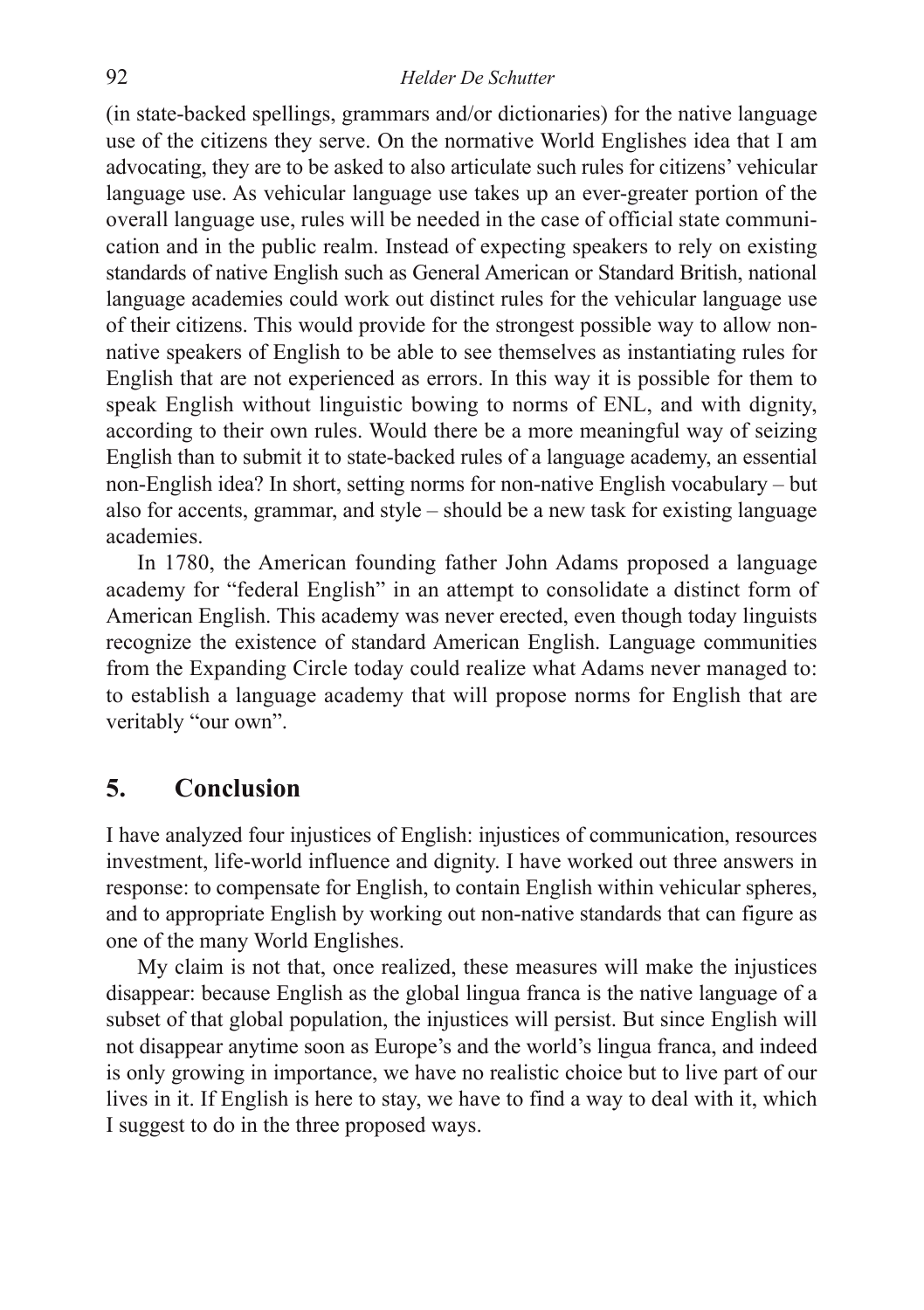# **References**

- Ammon, U. (2000): Towards more fairness in international English: Linguistic rights of non-native speakers? In Phillipson, R. (ed.): *Rights to language: Equity, power and education*. Mahwah: Lawrence Erlbaum Associates, 111-116.
- British Council (2013): *The British Effect*. The impact of English, what it's worth to the UK and why it matters to the world. London: British Council. https://www.britishcouncil.org/sites/default/files/english-effect-report-v2.pdf.
- Cambridge Assessment English (2019). https://support.cambridgeenglish.org/hc/en-gb/ articles/202838506-Guided-learning-hours.
- English Style Guide (2019): *English style uide, A handbook for authors and translators in the European Commission.* https://ec.europa.eu/info/sites/info/files/styleguide\_ english\_dgt\_en.pdf.
- European Commission/EACEA/Eurydice (2017): *Key Data on Teaching Languages at School in Europe – 2017 Edition. Eurydice Report.* Luxembourg: Publications Office of the European Union.
- De Schutter, H. (2018): Global linguistic justice and English as a lingua franca. In: Grin, F. Kraus, P. (eds.): *The politics of multilingualism*. *Linguistic governance, globalisation and Europeanisation*. (= Studies in World Language Problems 6). Amsterdam: John Benjamins, 167-199.
- De Schutter, H. (2019), The EU should erect a language academy for European English. In: Twelve Stars Initiative (eds.), *Twelve Stars. Philosophers chart a course for Europe*. Gütersloh: Verlag Bertelsmann Stiftung, 221-230. https://www.twelvestars.eu/post/ helder-de-schutter.
- Ginsburgh, V./Weber, S. (2011): *How many languages do we need? The economics of linguistic diversity.* Princeton: Princeton University Press.
- Grin, F. (2011): Interview. In: European Commission. Directorate-General for Translation (ed.): *Lingua franca: Chimera or reality*, 59-70. Luxembourg: Publications Office of the European Union. http://cordis.europa. eu/fp7/ict/language-technologies/docs/linguafranca-en.pdf.
- Kachru, B.B. (1985): Standards, codification and sociolinguistic realism: the English language in the outer circle. In: Quirk, R./Widdowson, H.G. (eds.): *English in the world: Teaching and learning the language and literatures.* Cambridge: Cambridge University Press, 11-30.
- Melitz, J. (2018): English as a lingua franca: Facts, benefits and costs. In: *The World Economy* 41, 7, 1750-1774.
- Phillipson, R. (2003): *English-only Europe? Challenging language policy*. London/New York: Routledge.
- Proshina, Z.G. (2014): Russian English: Myth or Reality? In: *Intercultural Communication Studies* XXIII, 1, 14-27.